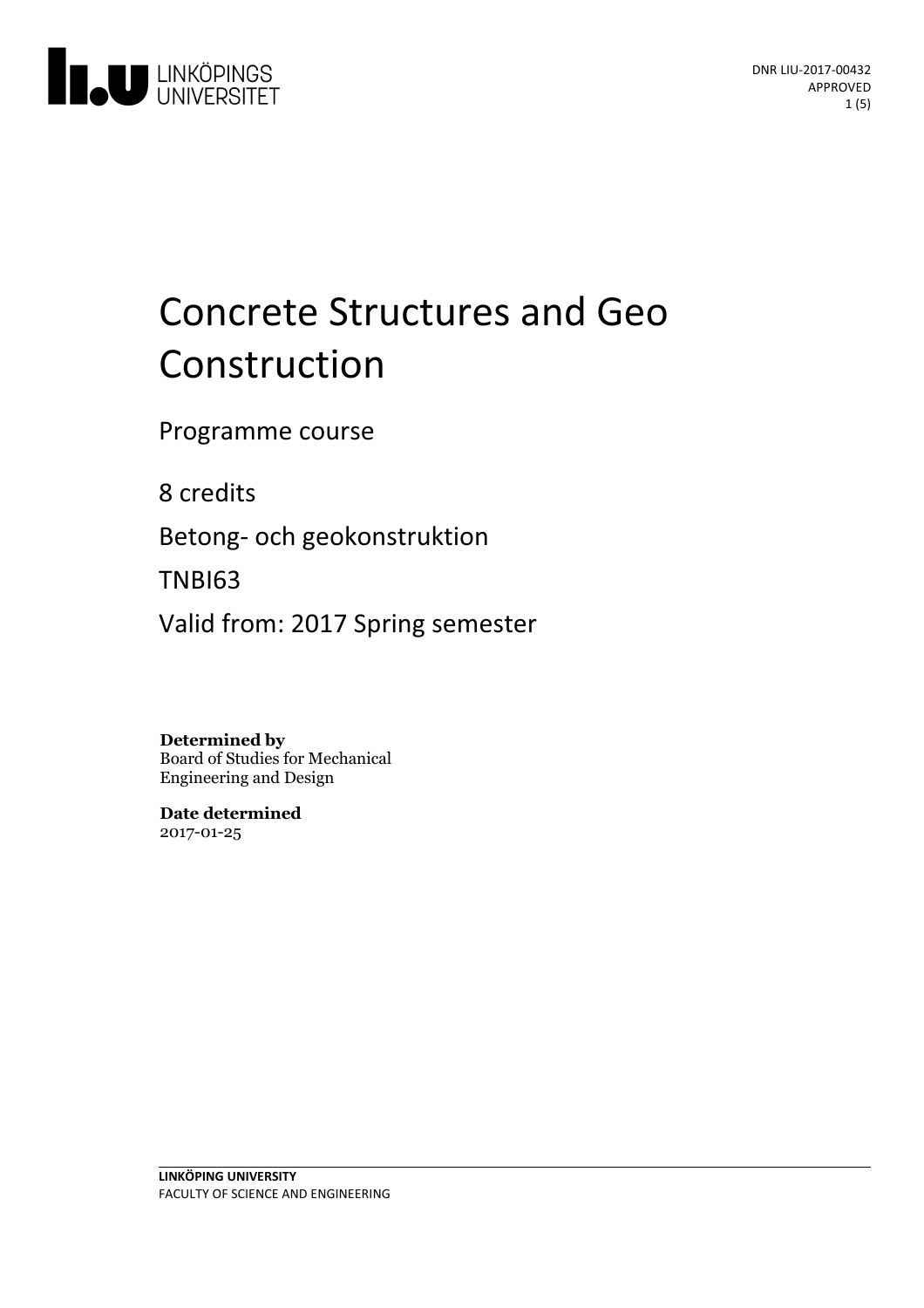# Main field of study

Civil Engineering

Course level

First cycle

### Advancement level

 $G_1X$ 

# Course offered for

Civil Engineering, B Sc in Engineering

#### Entry requirements

Note: Admission requirements for non-programme students usually also include admission requirements for the programme and threshold requirements for progression within the programme, or corresponding.

# Prerequisites

Structural Mechanics and Strength of Materials. Building Technology basic course. CAD Technology 2D. Soil Mechanics.

# Intended learning outcomes

The course intends to give basic knowledge of concrete- and geotechnical structures.After completing this course students should be able to

- describe the basic principles of reinforced concrete structures in regard to common load situations and environment classes
- design basic structures by using tables, formulas and handbooks and give an account of the calculations so they are easy to follow and understand
- perform calculations of reinforced concrete structures in ultimate limit state and in serviceability limit state and geotechnical structures in ultimate limit state
- design basic reinforced concrete structures subject to bending moment, shear force and normal force and calculate crack width and deflection
- perform design of basic geotechnical structures such as foundation pads and piles together with an overview of retaining walls
- use terminology, symbols and conventions adequately
- estimate calculations with reasonable approximations
- perform written reports together with reinforced drawings for two assignments
- perform one laboratory work with written report

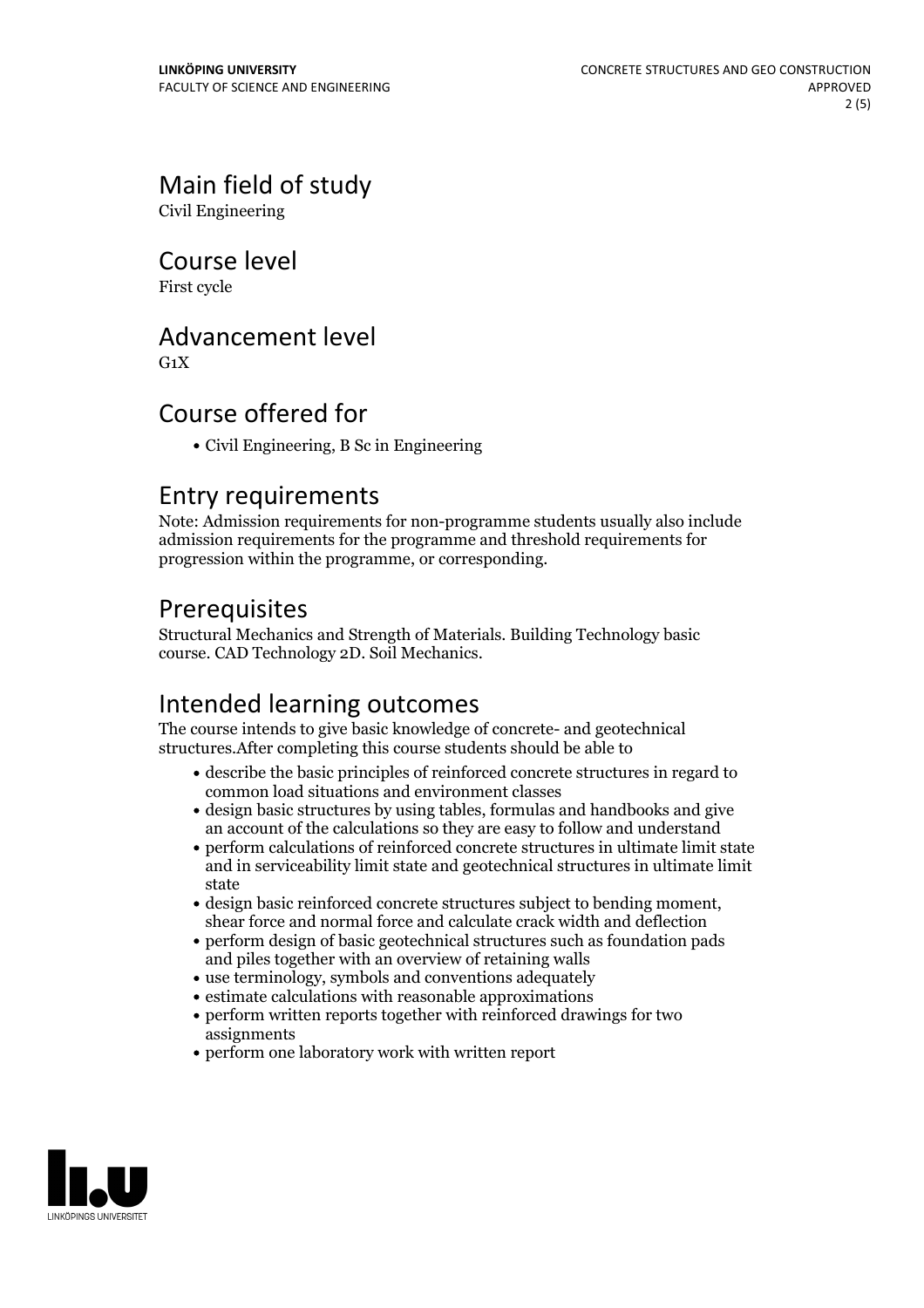#### Course content

Concrete structures: Concrete- and reinforcement materials. Design subject to bending moment, shear force and normal force. Crack width due to bending moment. Design directions and design of reinforced concrete details. Reinforcement drawings. One-way and two-way slabs in accordance with standard methods. Punching. Walls of concrete, high beams. Foundations for walls and piles. Geotechnical structures: Design of foundation pads and piles. Retaining walls. Drawing instructions.

Teaching and working methods<br>The lectures content theoretical parts and solutions of typical problems, preparations for assigments and laboratory exercise. An educational visit provided any suitable object.

### Examination

| UPG <sub>1</sub> | Hand-in exercises   | 2 credits | U.G        |
|------------------|---------------------|-----------|------------|
| TEN <sub>1</sub> | Written examination | 6 credits | U, 3, 4, 5 |

# Grades

Four-grade scale, LiU, U, 3, 4, 5

#### Department

Institutionen för teknik och naturvetenskap

# Director of Studies or equivalent

Dag Haugum

#### Examiner

Davod Tagizade

#### Course website and other links

#### Education components

Preliminary scheduled hours: 56 h Recommended self-study hours: 157 h

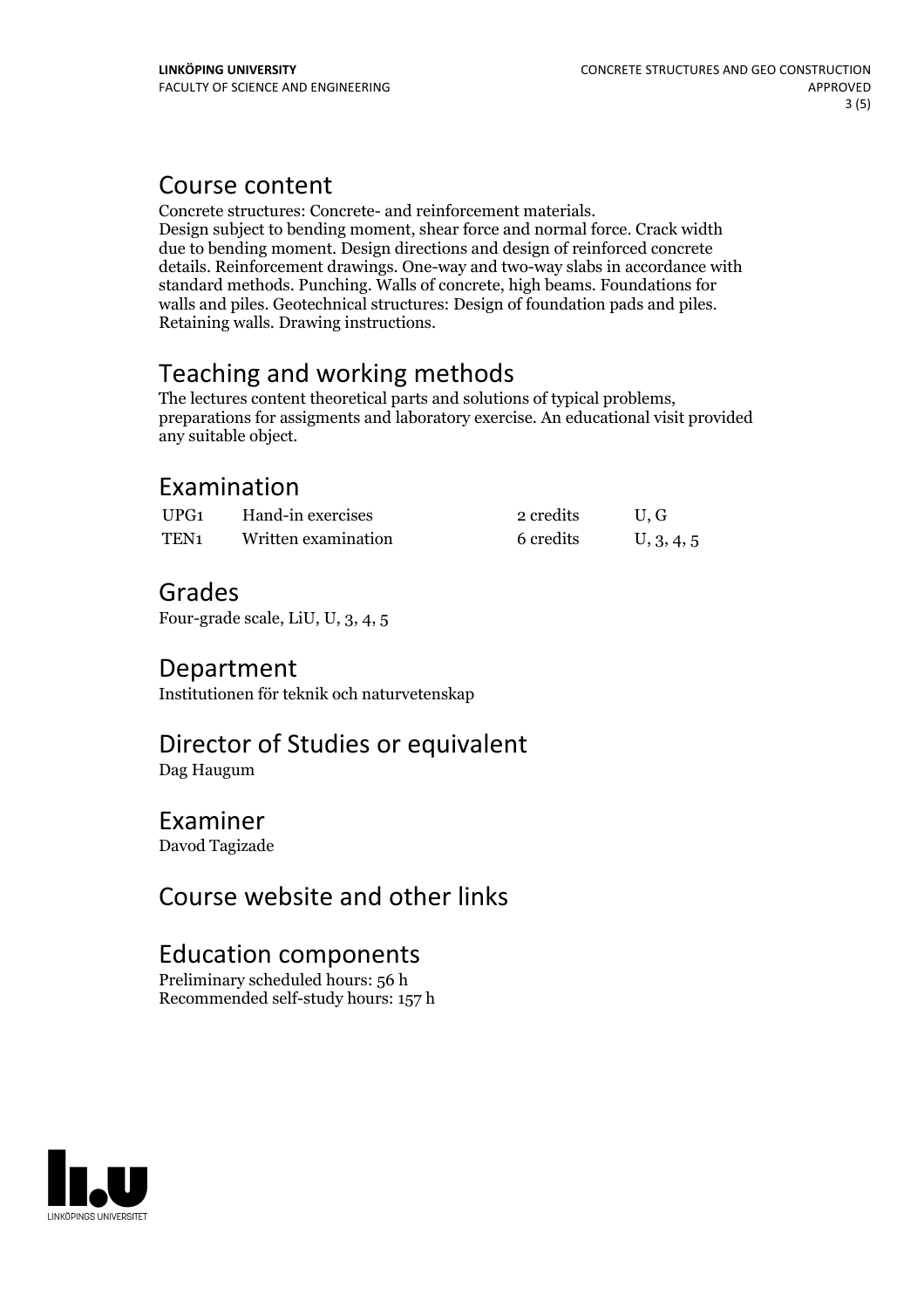# Course literature

Beräkning av betongkonstruktioner, Björn Engström, CTH Dimensionering av grundläggning. Byggformler och tabeller, Paul Johannesson mf, Liber